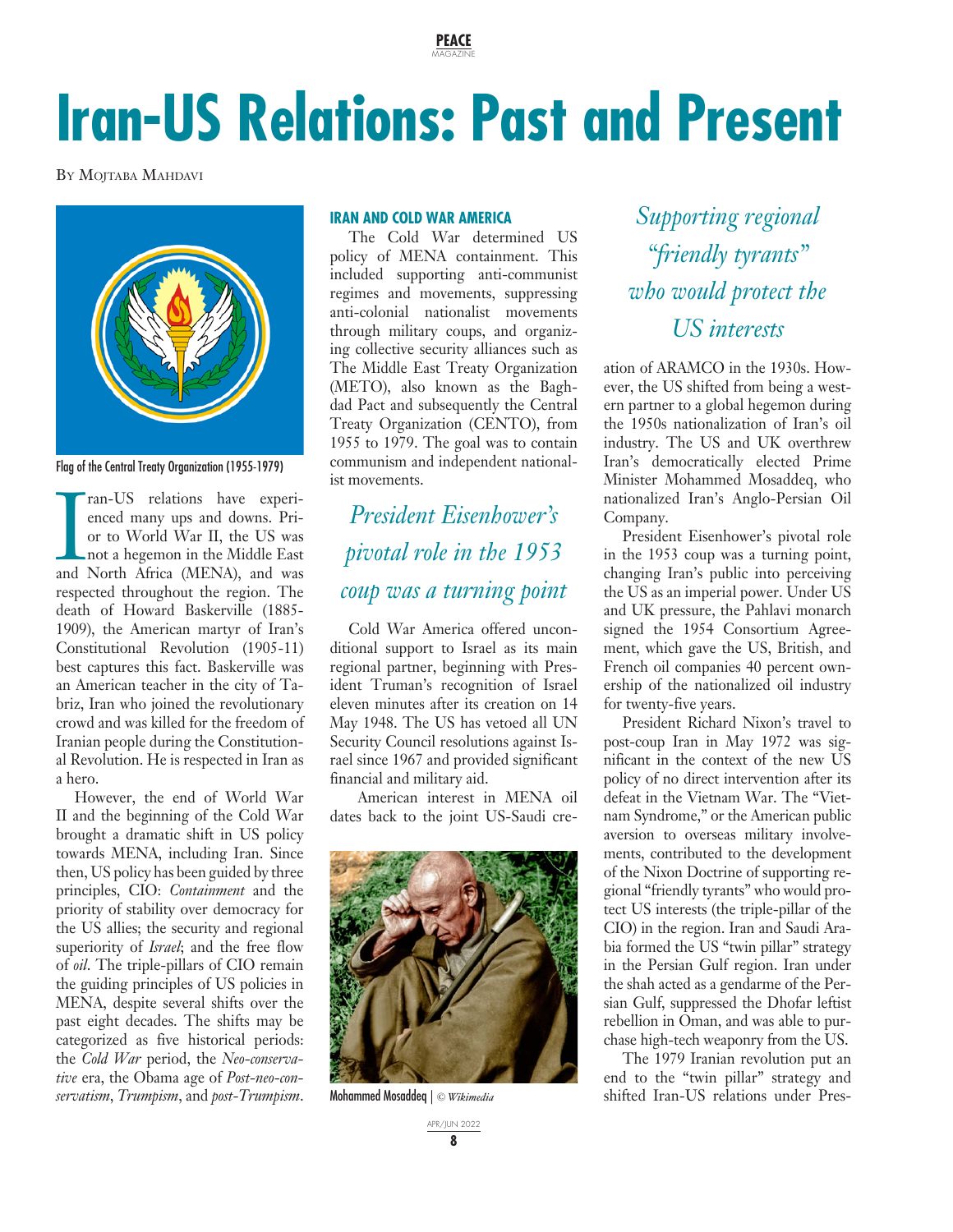ident Jimmy Carter. In the 1979-81 American hostage crisis, 52 American diplomats were taken hostage for 444 days, with Iran demanding that US extradite the shah from the US to revolutionary Iran. The shah died in 1980 in exile and the American hostages were released with the Algiers Accords, signed just minutes after the inauguration of President Ronald Reagan. Washington cut ties with Tehran, sanctioned Iranian oil imports, and froze Iranian assets, but promised not to intervene in Iranian politics.

## *The US secretly facilitated the sale of arms to Iran*

In September 1980 Iraq's Saddam Hussein invaded Iran, seeking to replace it as a new regional hegemon. The US, conservative Arab states, and other regional and global powers were not particularly pleased with Saddam Hussein, but supported his move to contain the common enemy, revolutionary Iran. The US helped Iraq with economic aid, military training, and dual-use technology until the war ended in 1988, even after the CIA found evidence that Iraqi forces used chemical weapons against Iranians. But the US also secretly facilitated the sale of arms to Iran, hoping to get the Shiite group Hezbollah to release American hostages in Lebanon. Because Iran was subject to an arms embargo, the US secret arms

### *"Dual containment"*

deal, the "Iran-Contra Affair," was a scandal. President Reagan took responsibility for it in a 1987 televised address, some US officials were convicted, and Hezbollah killed two of the American hostages but released the others over several years.

In April 1988, the US Navy destroyed two Iranian oil platforms, sank a frigate, and shot down an Iranian commercial airline, killing 290 civilians.



Mohammad Khatami | *© Farzad Khorasani*

The US neither admitted legal liability nor formally apologized to Iran, though it paid US\$61.8 million to the families of the Iranian victims. The US policy towards the Iran-Iraq war reflects its doctrine of "dual containment," in which war was instrumental in containing the regional ambitions of both Iran and Iraq and prevent a clear victory by either side.

#### **IRAN IN THE POST-COLD WAR ERA**

American "dual containment" doctrine continued after the Cold War and Iran was "contained" by comprehensive economic sanctions under Presidents George Bush and Bill Clinton from 1992-96. In 1992, the US Congress passed the Iran-Iraq Arms Non-proliferation Act, sanctioning materials that could be used to develop advanced weaponry. The White House expanded sanctions with an oil and trade embargo in 1995, and in 1996 imposed economic sanctions on firms investing more than \$20 million per year in Iran's and Libya's oil and gas sectors.

> *Khatami expressed appreciation for American democracy*

During the first few years of Iran's reformist president Mohammad Khatami, Iran-US relations experienced a "mini-détente" from 1998 to 2000. Shortly after his election, Khatami expressed appreciation for American de-

mocracy, condemned all forms of terrorism, and even expressed regret for the 1979 American hostage crisis. In his UN speech, Khatami's idea gained recognition by the UN, declaring the year 2001 the official year of "Dialogue between Civilizations." It also raised hopes for a détente with the US, opened up contacts in sports, academe, and the arts. Clinton's Secretary of State Madeleine Albright met with Iran's deputy foreign minister at the 1998 UN General Assembly. She also acknowledged the US' role in overthrowing Mosaddeq in 1953 and called previous policy toward Iran "regrettably short-sighted," although she did not explicitly apologize for it. Zbigniew Brzezinski, Brent Scowcroft, and Richard Murphy called for an end to the "dual containment" of

### *The US neoconservative Iran policy changed everything*

Iraq and Iran. With US support, Iran received over \$500 million in loans from the World Bank. After the 9/11 terrorist attacks, President George Bush established a back channel with Iran to help coordinate the defeat of the Taliban, a shared enemy that had provided safe-haven to al-Qaeda in Afghanistan. Iran and the US collaborated on the Bonn Conference Agreement regarding post-Taliban state-building and the repatriation of Afghan refugees. The US neoconservative Iran policy, however, changed everything.

#### **IRAN AND THE NEOCONSERVATIVES**

Despite rhetoric of "democracy promotion," the neocons' MENA and Iran policy resumed the triple policy of CIO – containing US enemies/rivals, protecting Israel, and ensuring the free flow of oil/energy. President George Bush's "axis of evil" speech on 29 January 2002 placed Iran amongst other "rogue states," Iraq and North Korea. The speech raised speculation about a US plan for regime change in Iran, remind-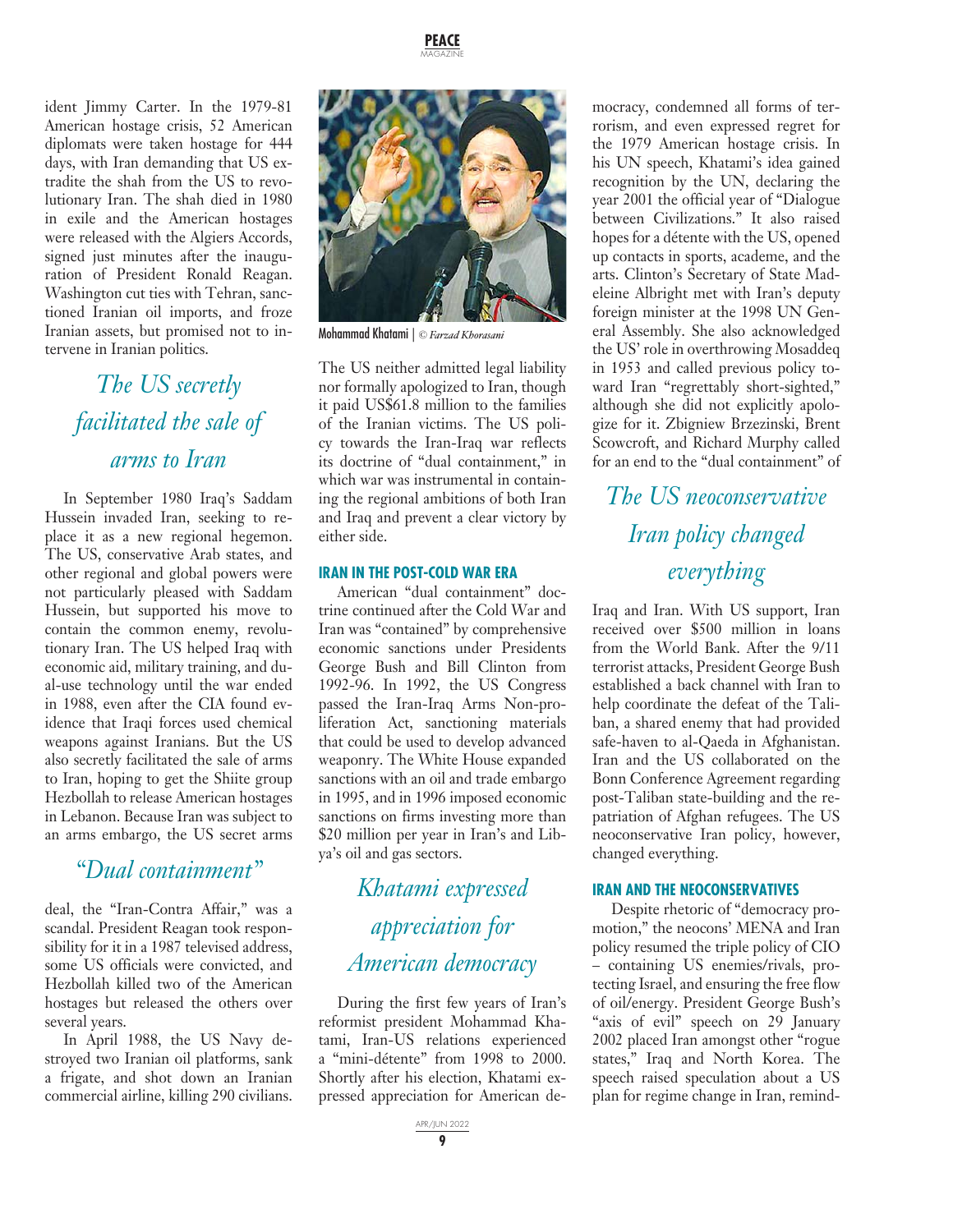

Mahmoud Ahmadinejad in Kashmir | *© Hamed Malekpour, Fars Media Corporation*

ed people of the 1953 coup, shocked the Iranian reformists, and strengthened the position of Iran's hardliners. In response, Iran stopped secret meetings with US diplomats pursuing al-Qaeda and the Taliban.

### *"Axis of evil"*

The 2003 American invasion of Iraq further intensified the Cold War between Iran and the US. Iran certainly welcomed the fall of its sworn enemy, Saddam Hussein, but was concerned about the next US steps. A successful invasion of Iraq, Iran thought, would encourage neocons to attack Iran, another member of the "axis of evil". Hence, Iran assisted Iraqi Shiite militias in their fight against US forces.

The political failure of Iranian reformists and the US neoconservative policy of Iran regime change further radicalized Iran's domestic, foreign, and nuclear policies. In the 2005 presidential election, the hardliner Ahmadinejad became the President. In a letter to President Bush, he criticized US MENA policy but proposed new ways to ease US-Iran nuclear tensions, while insisting on Iran's right for uranium enrichment. A year later at the UN General Assembly, having made no progress, Ahmadinejad argued that Iran had cooperated fully with the International Atomic Energy Agency (IAEA), that the dispute over Iran's peaceful nuclear program is closed, and that the UN Security Council resolutions calling on halting uranium enrichment would be disregarded.

The US alleges that postrevolutionary Iran violates democratic and human rights, engages in international terrorism, causes regional instability, opposes the Arab-Israeli peace process, and is developing nuclear weapons.

As Ervand Abrahamian argues, the first two charges are "polemical and peripheral," but the last three, particularly the nuclear issue, have increased tension and hostility between the two states.

Iran's nuclear program, begun under the shah's regime in the early 1970s, was interrupted by the 1979 revolution and Iran-Iraq war, and was revived in the early 1990s. A nuclear-armed Iran, or even one with nuclear technology that would let it weaponize later – the



Azadi Tower, Tehran | *© Houman Ali*

so-called "Japanese option" – would shift the balance of power against Israel's regional nuclear monopoly, foster a nuclear arms race with other MENA countries, and meet hostility from the five permanent members of the UN Security Council.

Tehran insists on Iran's right to pursue a peaceful scientific nuclear program and an alternative source of energy. Also, after an eight-year war with Iraq, Iran has security concerns and recalls President Bush's "axis of evil" speech in 2002, which called for regime change.

> *Iran offered secret negotiations over its nuclear program*

There is no consensus as to whether Iran's nuclear program is peaceful or has a military component. For historian Ervand Abrahamian, Iran is interested in the "Japanese option", meaning a "full nuclear cycle," *not for making bombs* but just for the "option of having it" for deterrence. All US intelligence agencies declared that the weapons component of the program was dropped in 2003 and has not been resumed.

#### **IRAN AND THE OBAMA DOCTRINE**

Four months after President Obama took office and after his secret letter proposing negotiations to Iran's Ayatollah Khamenei, Iran offered secret negotiations over its nuclear program in Oman. The Iran-US secret talks, hosted by Oman, was followed by negotiations with the P5+1 (five permanent members of UNSC + Germany). It resulted in a nuclear agreement on 14 July 2015 known as the Joint Comprehensive Plan of Action (JCPOA).

In return for relief from the crippling US, EU, and UNSC nuclear-related sanctions, Iran was subject to a comprehensive nuclear inspection regime, and agreed to eliminate its stockpile of medium-enriched uranium, cut its stockpile of low-enriched uranium by 98%, and reduce about two-thirds of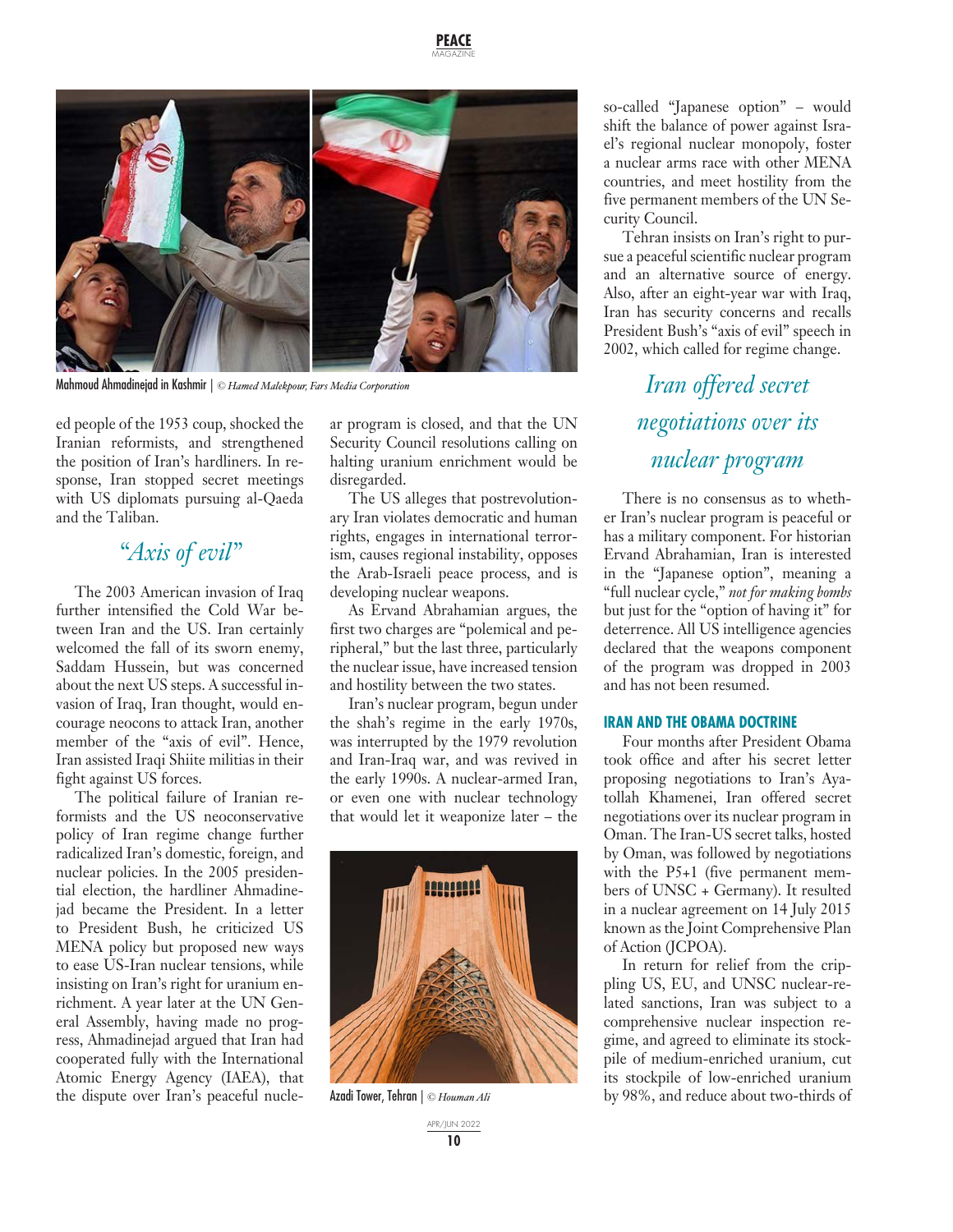

Protest against US withdrawal from the Joint Comprehensive Plan of Action | *© Mohamadrsk, Tasnim News Agency*

its gas centrifuges for 13 years. For the next 15 years, Iran would only enrich uranium up to 3.67%, and not build any new heavy-water facilities. Moreover, the International Atomic Energy Agency (IAEA) would have regular access to all Iranian nuclear facilities to monitor and verify Iran's compliance with the agreement.

### *Obama prioritized Iran's nuclear issue over Iran's democratization*

Some of Iran's neighboring countries, particularly Israel, and several US lawmakers distrusted the nuclear agreement and opposed lifting Iran's sanctions. Obama's doctrine of multilateral diplomacy hoped that sanctions relief would contribute to the reintegration of Iran into the global economy and a more regional engagement among all MENA states. Also, Obama's "realist" pragmatism prioritized Iran's nuclear issue over Iran's democratization. For this reason, and consistent with the US triple-pillar of the MENA policy, he did not offer much support to Iran's pro-democracy Green Movement in 2009.

Some hoped that a successful JCPOA could be the basis for a fundamental change in US-Iran relations. However, US Republican and some Democrat lawmakers were eager to kill the agreement as soon as it was released. Although Obama, in an attempt to please Israel and its US lobby, committed \$3.8 billion annually for military aid to Israel in the next 10 years, Israel Prime Minister Benjamin Netanyahu openly opposed the deal. The Arab conservative US regional allies were not happy either. And for different reasons, the hardliners in Iran were not pleased with the JCPOA.

However, the Iranian parliament, the Majles, quickly passed a motion to approve the deal with a green light from the leader Khamenei. With the deal on the horizon, an unprecedented number of foreign company delegations visited Tehran every week for potential business deals. With the nuclear file closing,

*The sanctions hurt ordinary Iranians but strengthened a mafia economy*

some expected a relative socio-political opening, but the hardliners in the US, in the region, and in Iran did not want it. A successful JCPOA would threaten the economic and political interests of Iran's hardliners. The sanctions hurt ordinary Iranians most, but strengthened a mafia economy – an Islamist crony rentier-capitalism. For the hardliners,

> APR/JUN 2022 **11**

anti-Americanism became a discourse of oppression, an excuse to suppress democratic movements and blame the West for their own mismanagement. Nonetheless, it was the US that put an end to the JCPOA and dashed hopes for a better Iran-US relation.

#### **IRAN AND TRUMPISM**

President Donald Trump's rightwing populist slogan of "America First" translated into a policy of "Israel First" in the MENA region, as he declared himself in August 2019 "history's most pro-Israel US president." Then Israeli Prime Minister Benjamin Netanyahu described Trump as "the best friend Israel has ever had in the White House." Trump recognized Jerusalem as Israel's capital city and moved the US embassy there in 2017, recognized the occupied Golan Heights of Syria as part of Israel in 2019, facilitated his Israel-Palestine peace plan of the "Deal of the Century" in favor of Israel, and withdrew from Iran's nuclear deal (JCPOA) on 8 May 2018, a deal Netanyahu had opposed. With the help and advice of some Christian Zionists and/or neoconservatives in his administration, such as Secretary of State Mike Pompeo and National Security Advisor John Bolton, he imposed the most comprehensive economic sanctions regime against Iran, targeting Iran's oil exports and imposing "maximum pressure" on Iran to negotiate and get a "better" deal. He then unilaterally withdrew from JCPOA.

Like Bush's "Axis of Evil" speech, Trump's "maximum pressure" weak-



Former President of the United States Donald Trump *© Gage Skidmore*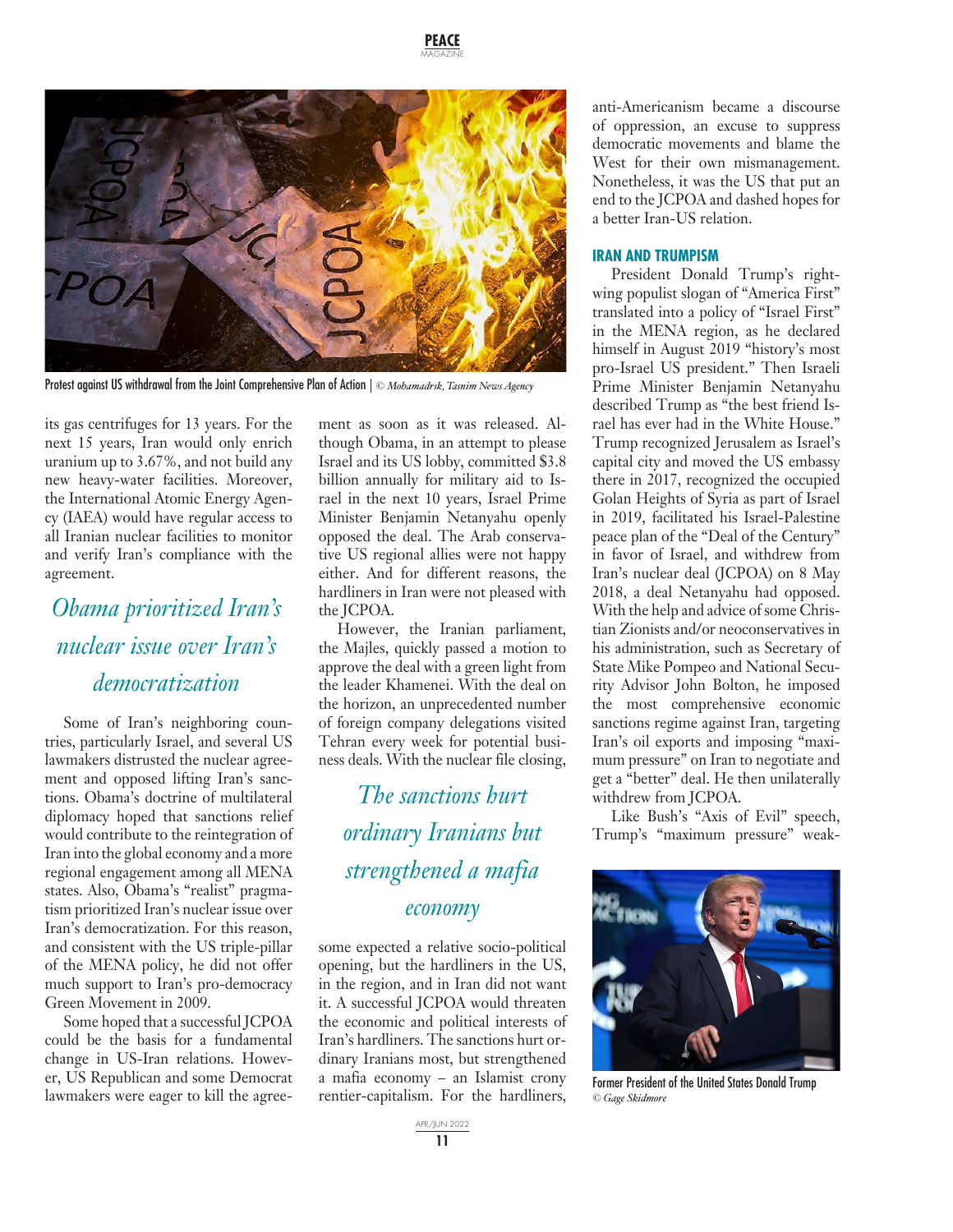

Flag of the Islamic Consultative Assembly | *© SpinnerLaserz*

ened Iran's reformist/pragmatist camp and strengthened Iran's hardliners. Although the pragmatist president Hassan Rouhani attempted to moderate Iran's response, promising to abide by the agreement for the time being and continued working with the remaining five parties of JCPOA (UK, France, Germany, Russia and China), Iran's hardliners were quick to seize the moment.

### *Iran responded by boosting uranium enrichment*

Europe was unable or unwilling to effectively challenge the US sanction regime and failed to maintain normal economic relations with Iran, while Iran was still abiding by the agreement. After several months, Iran responded by boosting uranium enrichment on an "industrial scale". On the floor of the Majlis, conservative MPs, set fire to a copy of the JCPOA amid chants of "death to America." Iran also used its proxy militias in Iraq again US troops.

The withdrawal marked the beginning of rhetorical and military escalation with Iran under the Trump administration. Trump designated Iran's elite Revolutionary Guards as a foreign terrorist organization, allowing the US to impose further sanctions. Iran retaliated by declaring US forces in the region as a terrorist organization. From May to October 2019, several attacks on oil tankers and commercial ships in the Strait of Hormuz in the Persian Gulf worsened US-Iran relations. The US blamed Iran, as "a nation of terror", for the attacks, sending troops and an aircraft carrier strike group and B-52 bombers to the region.

# *Iran will pay "a very big price"*

The Revolutionary Guards shot down a US surveillance drone two days later over the Strait of Hormuz because it "violated Iranian airspace." The US continued blaming Iran for attacks on oil tankers and seized an Iranian vessel near Gibraltar. In September 2019, drone attacks on oil facilities in Saudi Arabia halted half the country's oil production and increased oil prices. Yemen's Iran-backed Houthi rebels claimed responsibility for the attack, be-



Qasem Soleimani receiving Zolfaghar Order from Ali Khamenei | *© Khamenei.ir*

cause of Saudi intervention in Yemen's civil war, but the US and Saudi Arabia blamed Iran. Trump approved the deployment of US troops to strengthen Saudi air and missile defenses.

*Trump's "maximum pressure" also contributed to empowering hardliners*

Disappointed with Trump's policy, on 31 December 2019, Iraqi demonstrators and Iran-backed militias attempted to seize the US Embassy in Baghdad in retaliation for an air strike that killed militia members. Protesters demanded that the US withdraw its troops from Iraq. In response, President Trump tweeted that Iran will pay "a very big price" for any lives lost or damage at US facilities.

On 3 January 2020, General Qasem Soleimani, Iran's commander of the Quds Force of Revolutionary Guards, a division primarily responsible for extraterritorial and covert military operations, was assassinated by the US via a drone strike at Baghdad International Airport as Soleimani was arriving to meet the Iraqi prime minister. The Iraqi militia leader and seven other Iranian and Iraqi nationals were also killed. The US officials justified the strike as necessary to stop an "imminent attack" and to deter Iran and protect US personnel. Iran called it an act of "state terrorism" and a violation of Iraq's sovereignty.

The Iraqi parliament passed a non-binding resolution to expel all foreign troops from its territory. On the same day, Iran reduced its last commitments to the JCPOA. Iran also launched multiple ballistic missiles at an Iraqi base hosting US forces, wounding dozens of US personnel, having informed the Iraqi government of the attack shortly beforehand. The strike was deliberately designed to avoid major causalities and avoid a US military response.

Finally, the Trump administration aimed to extend a decade-long UN arms embargo on Iran at the UN Security Council before its expiration in Oc-